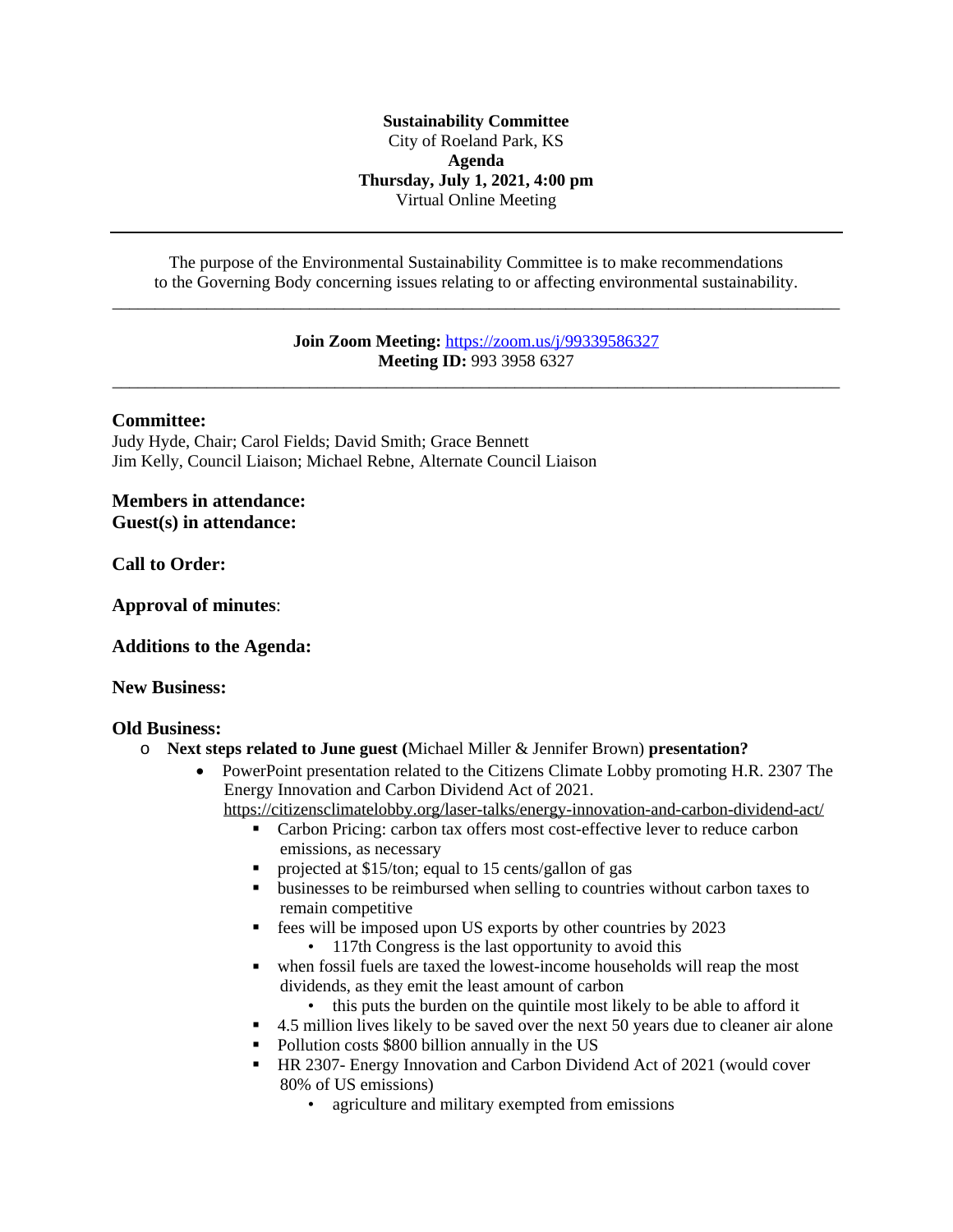- goal is 30% reduction by 2030, 50% by 2050
- pandemic reduced emissions by 12%
- City endorsement for the bill could be helpful (similar to nondiscrimination ordinance)
- Congresswoman Davids supports the bill, but is not a cosponsor
- **Past 4 living Federal Reserve Chairs support the bill, in addition to other** luminaries

## o **Bike repair station**:

- Cost-sharing update between Westwood and Roeland Park:
	- Quote sent to supplier
	- David contacted Westwood and BikeWalkKC for pricing and placement recommendations. Westwood agreed to participate in the purchase of both a bicycle fix-it stand + pump. Roeland Park will pay a minimum of \$300.00, Westwood will pick up the rest of the cost based on the current numbers. If the price changes and is substantially more than current prices, Westwood and Roeland Park will revisit the cost. If any change in cost is within \$100.00, the cities will most likely proceed, as planned. Roeland Park will place the order, email an invoice to Westwood officials who will process a purchase order requisition and get payment in the system. Westwood will work with their city engineer to determine the best spot at 47th & Mission for placement of the equipment.
- RPk SustComm will place two bike fix-it stand+pump stations, and place bike racks throughout parks, preferably covering every park. Placement of second station to be determined after consultation with the city.
- Community Engagement Committee interested in providing \$500 toward goal.
- Allocate funding (\$3,455.31 revised total available SustComm funds)
- o **Climate Action KC Plan** to be emphasized in Spring meetings.
	- Page 52 has model ordinances for local governments / [https://kcmetroclimateplan.org](https://kcmetroclimateplan.org/)
		- **[Energy:](https://kcmetroclimateplan.org/)** [City already installing solar panels on City Hall & Community Center](https://kcmetroclimateplan.org/)
			- [Benchmarking ordinances](https://kcmetroclimateplan.org/) [–](https://kcmetroclimateplan.org/) [will likely use Dynamhex](https://kcmetroclimateplan.org/)
			- [Building performance requirements](https://kcmetroclimateplan.org/) [–](https://kcmetroclimateplan.org/) [work in progress?](https://kcmetroclimateplan.org/)
			- [International Energy Conservation Code 2021](https://kcmetroclimateplan.org/)
			- [Require energy disclosure at time of sale or rent](https://kcmetroclimateplan.org/)
			- [Link economic incentives to building performance](https://kcmetroclimateplan.org/) [–](https://kcmetroclimateplan.org/) possibly through [property tax? Start with retail+public buildings and see if similar](https://kcmetroclimateplan.org/)  [programs have been implemented elsewhere.](https://kcmetroclimateplan.org/)
			- **•** [State and Federal incentive programs, Grace will be able to assist \(Grace\)](https://kcmetroclimateplan.org/)
		- **[Transportation](https://kcmetroclimateplan.org/)** [\(David\)](https://kcmetroclimateplan.org/)
			- [Possible Bird Scooter charging stations at City buildings?](https://kcmetroclimateplan.org/)
			- [Look into bike sharing with BWKC](https://kcmetroclimateplan.org/)
			- [Vision Zero](https://kcmetroclimateplan.org/) [–](https://kcmetroclimateplan.org/) [reduce transportation fatalities to zero](https://kcmetroclimateplan.org/)
			- [None of Roe's bus stops have benches or shelters](https://kcmetroclimateplan.org/) [–](https://kcmetroclimateplan.org/) this should be [addressed](https://kcmetroclimateplan.org/)
		- **[Land Use and Housing](https://kcmetroclimateplan.org/)**
			- [Parking maximums?](https://kcmetroclimateplan.org/)
			- [Develop](https://kcmetroclimateplan.org/) [Complete Streets \(Judy\)](https://kcmetroclimateplan.org/)
			- [Upgrade bike infrastructure via pumps](https://kcmetroclimateplan.org/)
			- [Some local variances for camper/RV parking given on case-by-case basis](https://kcmetroclimateplan.org/)
			- **•** [Prevent 3-car garages in replacement homes?](https://kcmetroclimateplan.org/)
		- **[Solid Waste](https://kcmetroclimateplan.org/)**